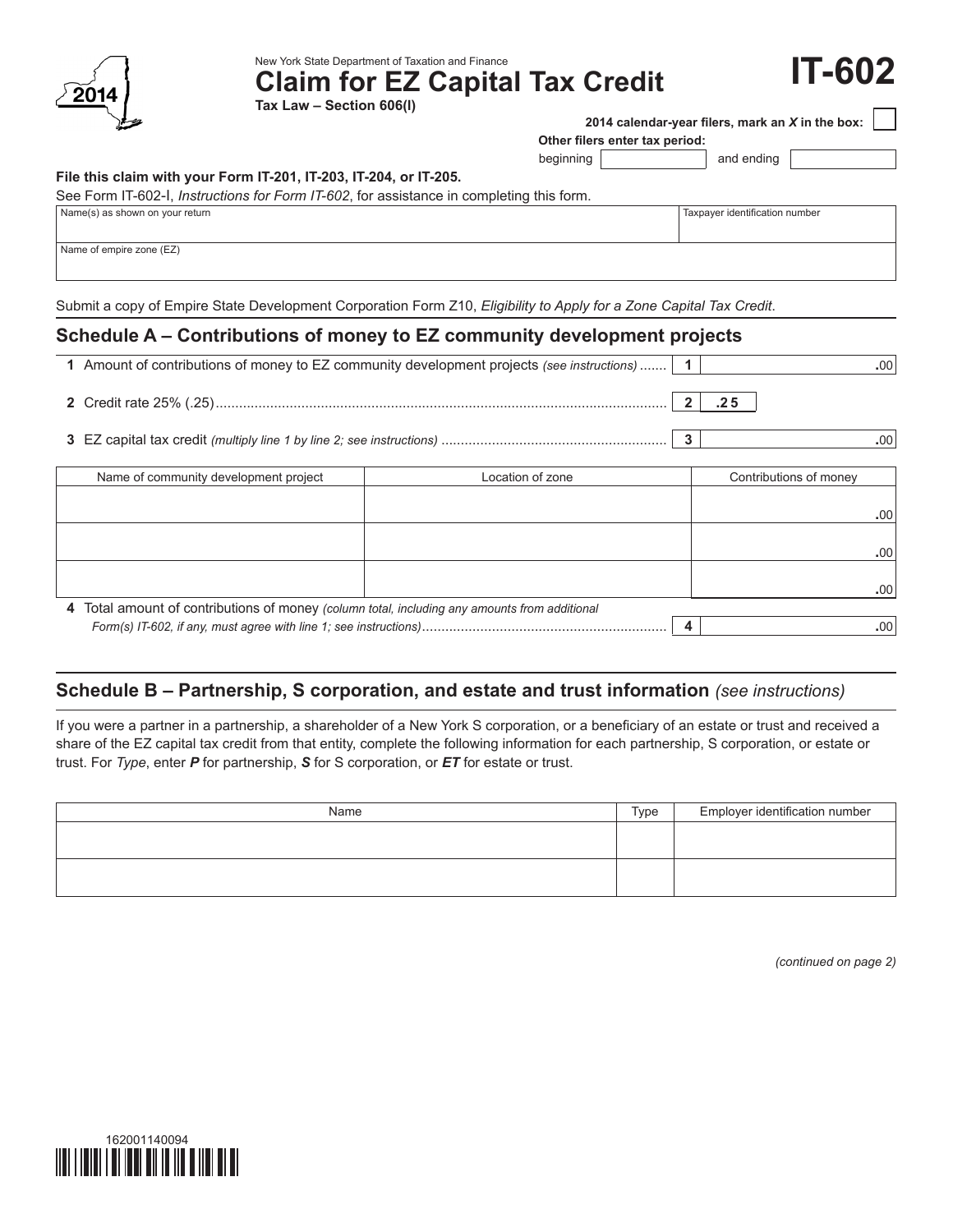## **Schedule C – Partner's, shareholder's, or beneficiary's share of credit for contributions of money to EZ community development projects** *(see instructions)*

| 5 Partner | .00 |
|-----------|-----|
|           | 00  |
|           | nn  |

## **Schedule D – Limitations of EZ capital tax credit**

#### **Part 1 – Fifty percent limitation**

| 8 Tax from Form IT-201, IT-203, or IT-205 (see instructions) |  |
|--------------------------------------------------------------|--|
| <b>9</b> Enter 50% (.5) of line 8 (see instructions)         |  |

#### **Part 2 – Lifetime limitation for contributions of money to EZ community development projects**

|  | 10          | .00'             |
|--|-------------|------------------|
|  | ∣ 11        | .00              |
|  | $\sqrt{12}$ | .00 <sup>1</sup> |
|  |             |                  |

### **Schedule E – Recapture of EZ capital tax credit** *(see instructions)*

| Tax period EZ capital tax                                                                           | Amount of EZ capital tax  | Recapture percent  | Recaptured credit            |  |  |
|-----------------------------------------------------------------------------------------------------|---------------------------|--------------------|------------------------------|--|--|
| credit originally allowed                                                                           | credit originally allowed | (see instructions) | (column $B \times$ column C) |  |  |
|                                                                                                     |                           |                    |                              |  |  |
|                                                                                                     |                           |                    |                              |  |  |
|                                                                                                     | .00                       |                    | .00 <sub>1</sub>             |  |  |
|                                                                                                     |                           |                    |                              |  |  |
|                                                                                                     | .00.                      |                    | .00 <sub>1</sub>             |  |  |
|                                                                                                     |                           |                    |                              |  |  |
|                                                                                                     |                           | 14                 | .00 <sub>1</sub>             |  |  |
| 15 Partner in a partnership, shareholder of an S corporation, or beneficiary of an estate or trust, |                           |                    |                              |  |  |
|                                                                                                     |                           | 15                 | .00                          |  |  |

 **16**  Total recaptured EZ capital tax credit *(add lines 14 and 15)* .............................................................. **16 .**00

**Partnerships:** See instructions. **Fiduciaries:** Include the line 16 amount on the *Totals* line of Schedule G, column D. **All others:** Enter the line 16 amount on line 20.

*(continued on page 3)*